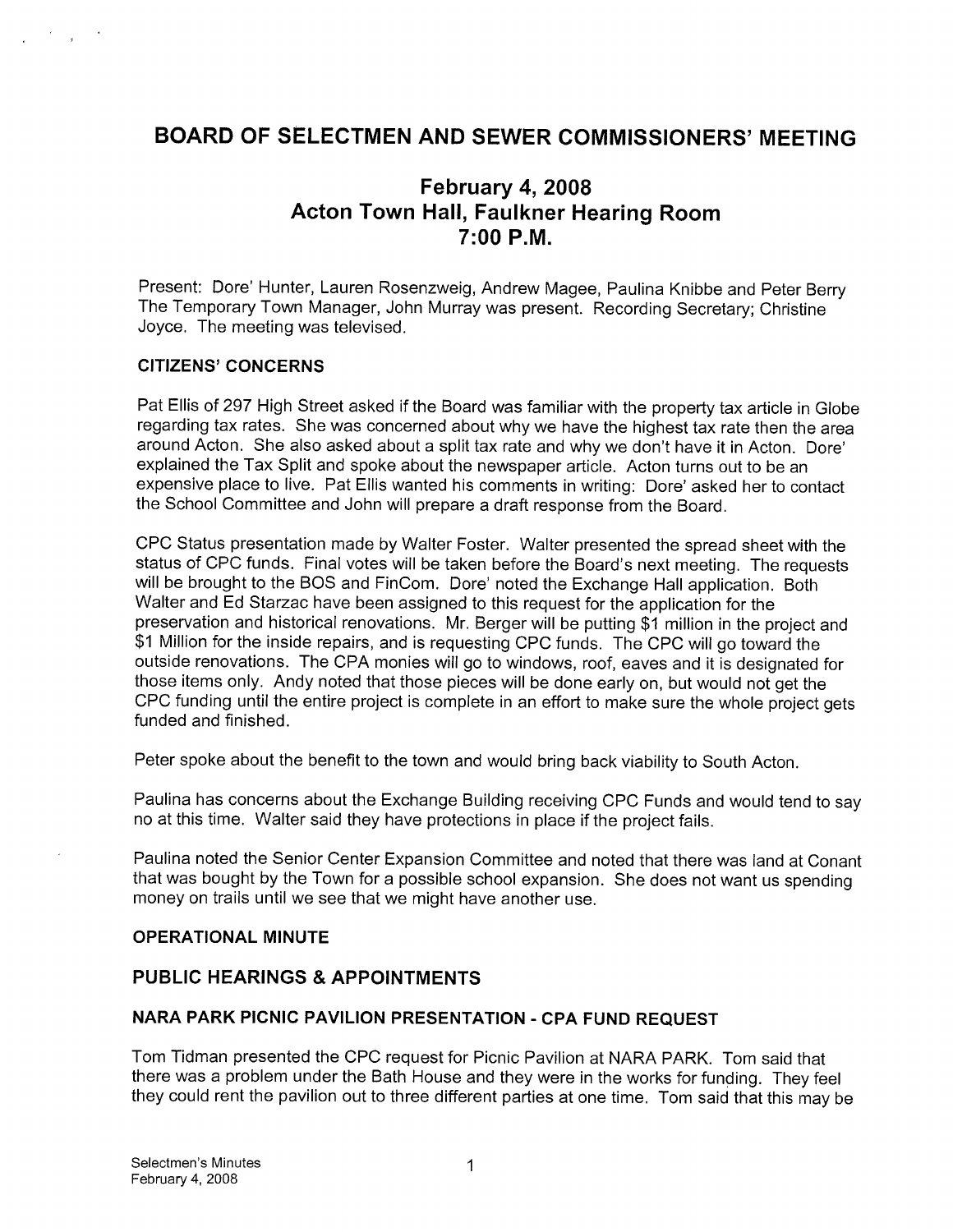the last year we get 100% matching CPC funds. Tom felt we should act while we are getting 100% Funds back.

Tom said that he would like to see the pavilion in place for the Town's 275 Celebration.

Cathy Fochtman spoke about the use of the Park and they have over 100 children using the park and currently use the white tents. The Beach also gets a lot of use during the summer season. Cathy said that many groups use Park for corporate uses, and parties.

Tom felt the modular type unit would be a good choice. It will eliminate the big upfront costs with design. We can also ask others who have used it and see what they offer.

Tom noted that the rough cost for this project would be \$250,000. This plan would require that we contract to get the roofing materials installed as part of the \$250,000.

Peter Berry asked if the CPA would be able to fund it. Tom said yes, it was determined it would be fundable as it is a new building.

Paulina asked if we will be charging. They do now for the other park activities. Tom noted that we could not charge a fee if CPC funds were used. We will be looking into having a Service Charge for this Pavilions.

Lauren felt we need to keep the "Lip" for the pavilion in place if it was not too expensive to do so.

## SNOW PLOWING DISCUSSION

David Brown updated the Board on the use and need and problems plowing sidewalks in town. David outlined the priority plowing schedule. Obstacles for the sidewalk plow were discussed. David explained the need for a new sidewalk plow. He requested that the Board consider purchasing a new sidewalk plow at a cost of \$1 15,000. David discussed T-style roads and the problems with them.

Andy asked about what would be the best practice for constructing a sidewalk; David said it would be a 12 foot right of way for the sidewalk.

Lauren thanked the Highway Team for doing such a great job removing the snow. Lauren understood the trouble with T-style roads.

Paulina echoed Lauren's comments and will keep this in mind during the design of sidewalks as the committee reviews the expansion of sidewalks.

Dore' said Bill Ryan should be notified so he can get a read on it and whether or not the sidewalks are usable.

Dare' talked about snow getting put in the street, and suggested that we put this notice regarding the snow plowing/shoveling and putting the snow on the down side of the driveway in the Municipal Quarterly.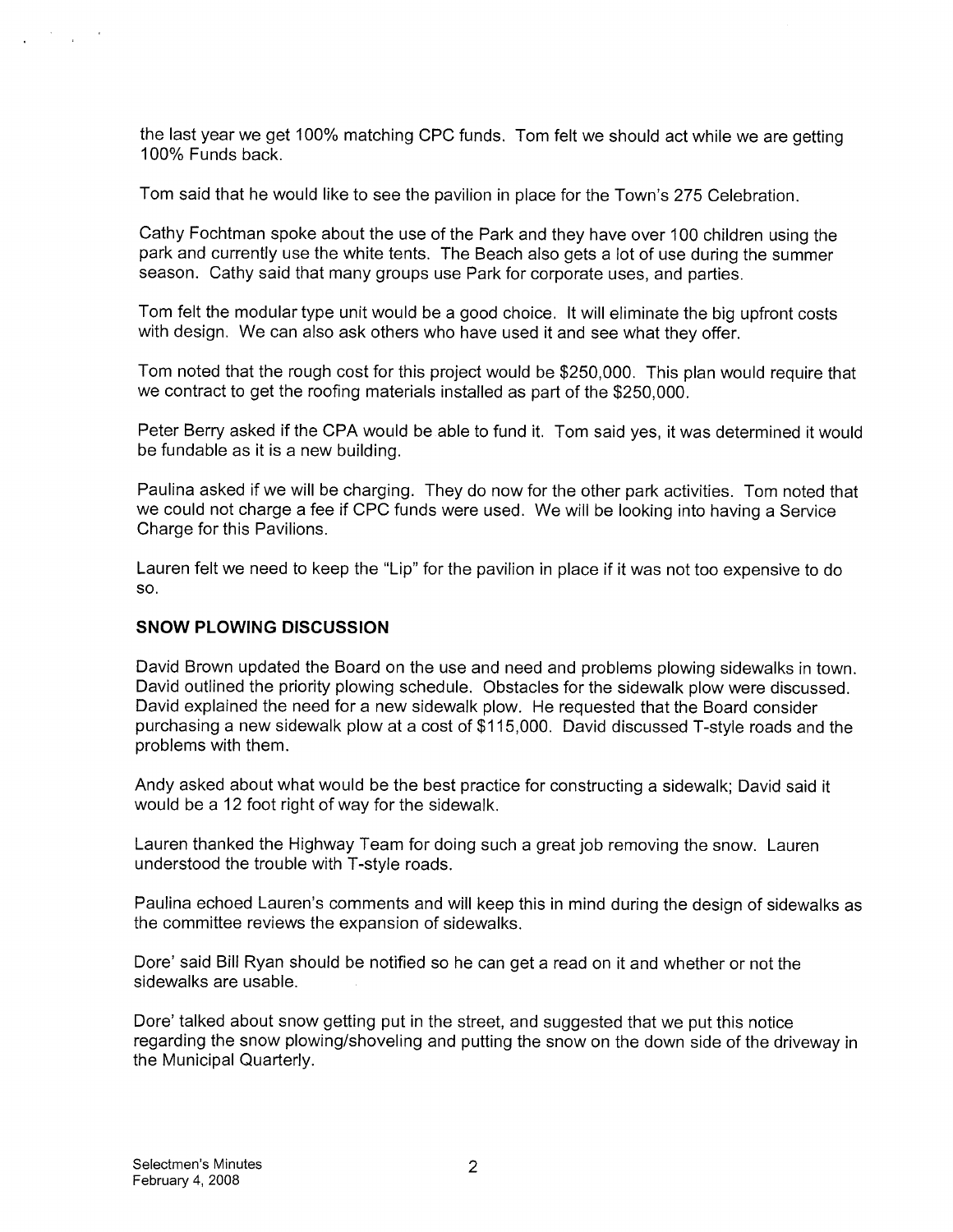## QUAIL RIDGE SETTLEMENT AGREEMENT AND MEPA REQUEST

Lauren Rosenzweig recused herself and left the room. She is <sup>a</sup> member of the Club.

Attorney Doug Wilkins and Doug Halley gave <sup>a</sup> summary of where we stand on this issue. Doug Halley noted last spring they became aware that the Club was exceeding the water withdrawals. They asked Quail Ridge to come to the meeting to discuss. Quail Ridge acknowledged their withdrawals and the Board of Health asked them to work with Doug Wilkins to settle this. There is <sup>a</sup> \$25,000 fine and \$30,000 in an environment project that will go to NARA, and \$5,000 to get assurance that the wells were not impacted during the excessive withdrawal. QR has also filed <sup>a</sup> housing <sup>p</sup>lan and hopes the MEPA will review it.

Andy asked how we found out that they were taking too much water. DEP noticed it and they then had action to move forward to correct it. Andy asked about how much DEP was awarded.

Paulina said it seems reasonable, but she had <sup>a</sup> problem with the letter on page <sup>2</sup> Pond Augmentation and needs areas and the Board of Health request work with Developer. She is very concerned with the reuse of the waste water treatment inside Zone II. Doug Halley agreed with her on the use of waste water treatment use and said most of it was outside Zone II.

This is the Selectmen's call on how this is split up, and we could accept <sup>a</sup> <sup>g</sup>ift if we decide to take it all as cash. Doug Halley said that they could fund <sup>a</sup> supplemental project.

Andy asked about the ENF drip irrigation on <sup>a</sup> golf course with waste water. Doug explained it would be under ground. Andy asked if the irrigation permit was in force, and if the Applicant asked for <sup>a</sup> higher withdrawal amount. They need to see what level they want.

ANDREW MAGEE, -Moved to accept the Settlement Agreement. PETER BERRY- second. Lauren came back into the meeting.

## TOWNE SCHOOL BUILDING REDEVELOPMENT, 40B PRESENTATION

Lauren introduced Mr. Joncus from Common Ground Development. They have done other projects in Westford and other communities in Massachusetts.

Steve noted that they were the developer for the Old High School. They have <sup>a</sup> goa<sup>l</sup> to mix up the affordable and market rates units. They have submitted the paperwork to the State. They will need to go forward to the Appeals. The financing is eligible for listing on the national register and would qualify for funds for rehab. They will bee seeking tax credits for affordable housing and housing grants.

Allen Plotkin gave <sup>a</sup> brief presentation on the floor <sup>p</sup>lan proposed. They want to reuse the existing infrastructure already in the building. That will allow them to use the facades in the building. It will remain basically the same except for new doors and lighting.

They will be putting in <sup>a</sup> new elevator and laundry room. <sup>A</sup> Studio will have <sup>450</sup> sq ft, <sup>1</sup> bedroom 675-750 sq ft, 2 bedroom 800-850 sq ft, and 3 bedrooms at 14,000 sq. ft

The State has approved the curb cut. Dore' asked about the amount of light on the site. They said they want one fixture (down facing); they have <sup>a</sup> lot of spill light on the site.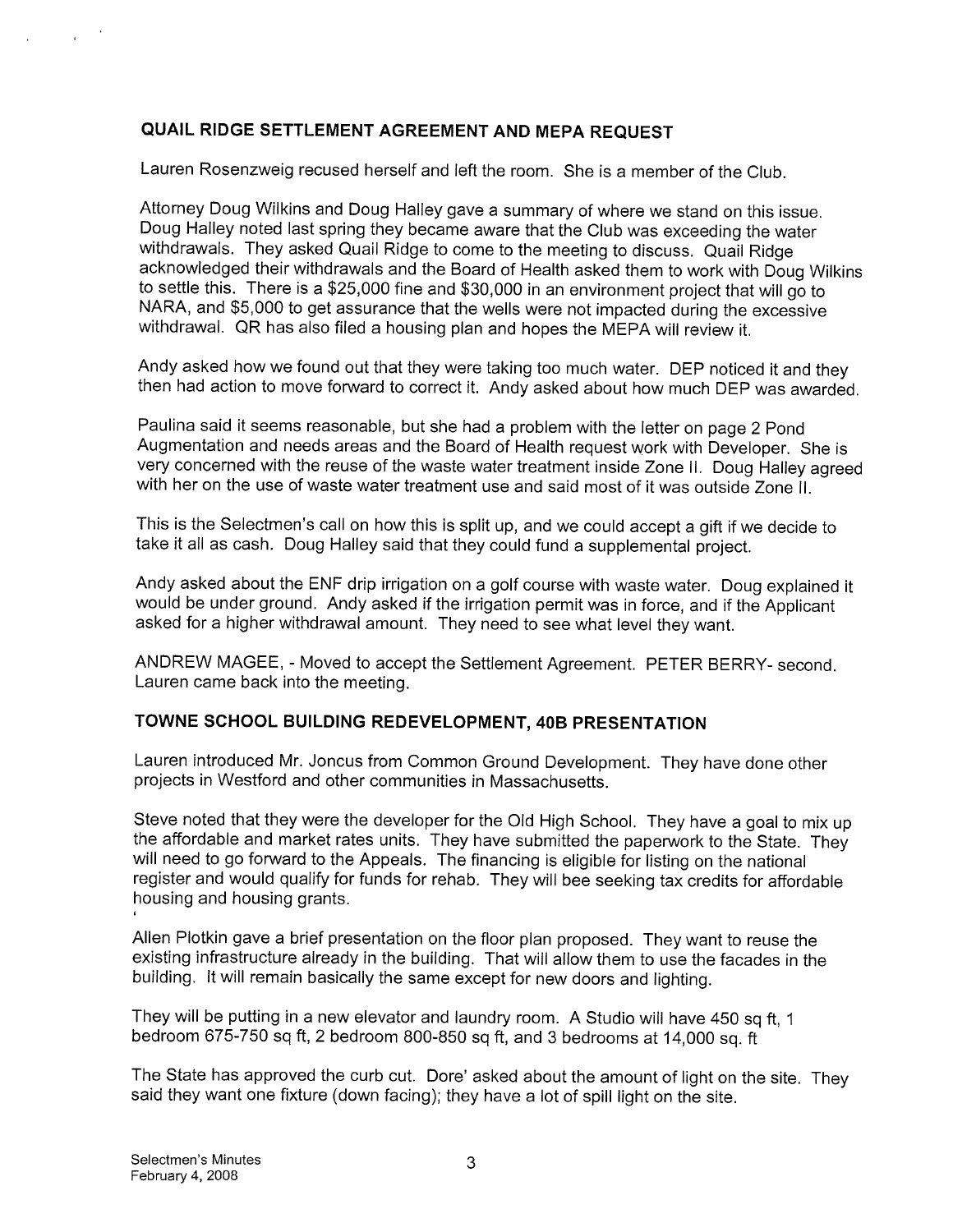Andy noted that there is enough spill-over in lighting.

Lauren echoed Selectmen Hunter and lighting suggestions. She wanted ambient path lighting.

Peter noted that he was on the selection committee and noted a management arm of the team would take it over upon completion.

Paulina asked if it would count toward the 10%. Mr. Joncus replied yes.

## PLANNING BOARD PRESENTATION OF ZONING ARTICLES FOR 2008 ANNUAL TOWN **MEETING**

Dore' thanked them for the condition of the Articles and appreciates the Board's efforts and they look like they are fairly mature in form.

Greg gave an executive summary on the articles and the Planning Board's action on these articles.

Greg asked for guidance on the municipal exemption article and if the Board wanted to bring it forward.

Dore' said he liked the article but felt that the citizen's may disagree. He felt we should leave it and address it at that time when we need an exemption.

Lauren spoke about the municipal exemption like driveways are put in for cars and trucks and not fire trucks. Lauren asked that we table it until next year and we will know what is happening with the Senior Center and fire stations.

Andy thanked the Planning Board for the presentation. Andy did not want to bring the municipal exemption to Town Meeting at this time. Andy also expressed concern about the proposed theater overlay of a Conservation Restriction - CR - area. This is setting up for an ugly battle as there are many who will strongly oppose a CR conversion — so why bother changing the zoning.

Paulina asked about Article <sup>D</sup> doubling floor area ratio. Paulina asked if someone was looking for this. EDC have had inquiry for alternative site. Draft Article E, Paulina asked about the current affordable housing.

## SELECTMEN'S BUSINESS

## 2009 BUDGET AND ALG DISCUSSION

Dore' spoke about the items we will be asking for and the issue of the economy decline, and that there is concern noted. Dore' discussed the NESWC funds and their use. Jonathan Chinitz has changed his opinion. He now has changed tack and thinks that is unsettling opening.

John spoke about the plan prepared after his meeting with Dore' and Lauren. The FinCom has reservations in spending down the NESWC monies and that it is not a good move.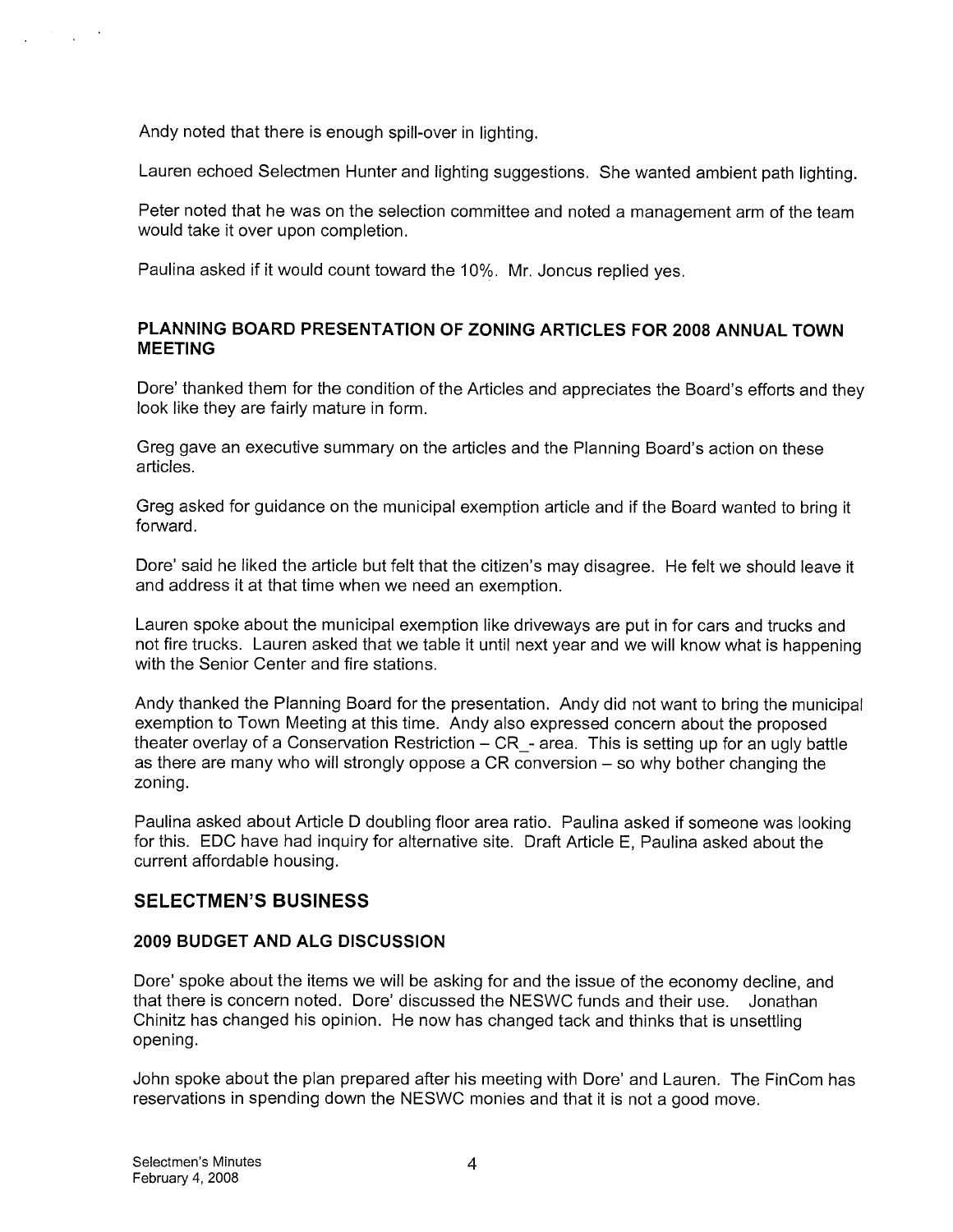John noted that in his discussions with Jonathan we should go back to the old policy and go back to ALG and look at new splits and formulas as we are too late in the process. John asked about flexibility in uncertain times. Instead of the schools taking the first stage of the boilers they would borrow the money. Bill and Jonathan agreed to this. John was concerned how it affected our budget.

Andy spoke about his spreadsheet. Andy said he used Paulina's materials to prepare this suggestion. He spoke about NESWC and some tension about the split and that some felt we should use the funds we have. Then he heard that NESWC should be held in reserve. This is a lose-lose. His plan is to bond the schools boilers and roofs, the ladder and fire pumper within NEWSC. The balance in NESWC is currently 4.8 Million and we would use \$1 .7 Million this year, leaving a good and fair reserve. Andy noted that this gives us the ability to do the bulk of capital items and still leaves a fair balance in NESWC. We need to address in this budget several things still to be addressed such as the employee compensation, Health Insurance adjustment and the  $275<sup>th</sup>$  Celebration. Andy said this is a modest budget, and leaves \$3.2 million in NESWC.

John discussed his presentation based on the meeting at noon today. The 275 Celebration request has been lowered. Sidewalks and Health Trust with no numbers and is still under consideration. John was trying to match reoccurring items. The shuttle should be \$20,000 and that flips the number and makes it short. The latest plan calls for bonding the Fire ladder and pumper, compost and street snow blower as well as the new loader, all within NESWC. John said we need a new loader and it would be bonded. Dave and Bruce have begun to cannibalize the Highway budget to keep them going. John suggested that we absorb the Snow deficit in this year's budget.

Paulina said that the chart should be labeled correctly and to rename it NESWC, as of noon time on Feb 4, 2008. Paulina said she was questioning why they would give up the increased split and the schools first staging from NESWC funds.

Paulina is comfortable with bonding the major expenses; she is not comfortable taking the debt service into the operational budget. She said if the economy goes bad it will give us flexibility to turn that debt into an Override.

John noted that bonding takes 2/3 vote.

Paulina felt that the NARA improvements, while she would like to have them; they should be in their budget. She wants some things removed that it is too large at 9 items.

Lauren discussed our concern with sustainability. She noted the list of things that have gone for years without funding. Lauren said we need to be sure the Salary Parity should take place and it is the highest priority. Lauren said Andy's list made it clearer why we need these with the explanation to the right.

Dore' said we may have a consensus around the plan that is sufficiently agree able to make it to the FinCom.

Andy strongly supports the NARA Improvement items, and the reduced 275 Celebration funds to use to get ready for it. Andy felt the Environmental Trust Fund should go, and that we should find a way not to bond the Compost equipment, as it will pay for itself.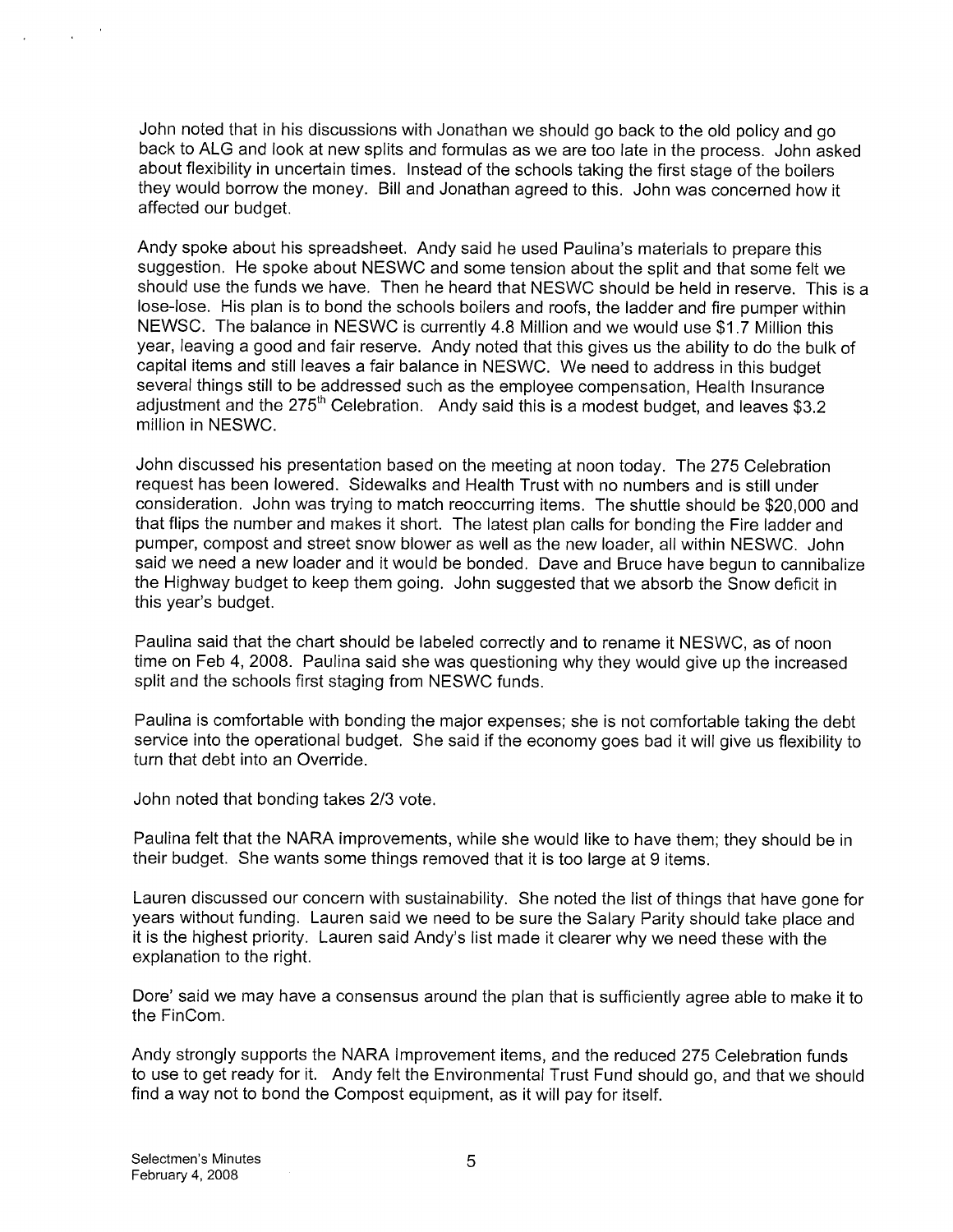Peter did not see the NESWC for just for capital. It is an extraordinary fund and would suggest we move down the list to fund items. He likes the idea of not taxing to the limit and it is important we don't raise taxes to the limit, and we should look to the NESWC fund or reserve for use. Lauren will go back to the FinCom on the  $12<sup>th</sup>$ ; she will give the disks or update them.

John said he was putting composting for \$325,000 on the chart.

#### 2008 TOWN WARRANT DISCUSSION

John spoke to this. He noted that we have the boilerplate articles prepared and are compiling the materials for new articles.

## WIRELESS COMMUNICATIONS FACILITY BYLAW COMMITTEE REPORT

Peter reported on the article. He said that Roland put the maps together for set back; the residential areas are very well protected. People on the committee were satisfied with that. They decided to have a super article to get a waiver from setbacks and other issues. It puts a heavy burden on the company to say we really need this and have to show there is no other site available. Peter said that it protects the town from the cell towers installation.

People were concerned about notification and he said that they added 1,000 feet set back. Dore' felt the super exemption should come before the Board of Selectmen as a potential litigation issue. Lauren asked John Murray litigation wise, can't the Planning Board litigate. John said that individual boards can be sued, but the Board of Selectmen is the final arbiter of what will happen with that litigation and works with counsel.

Andy said it is more likely to go into litigation. Paulina said she wanted the Planning Board to handle this. Andy asked if Peter had an opinion. Peter said that people felt they could address the Board of Selectmen instead of Planning. He said we will get just as good a decision from the Planning as the Selectmen doing it.

#### SENIOR TAX RELIEF

Dore' discussed the legislation and that our staff said the Town should not accept this legislation as it offers less, not more, benefits to seniors. John said we get more money already which can give maximum relief to those in need.

#### OTHER BUSINESS

Andy updated the Board on the WRAC meetings.

#### TOWN MANAGER'S REPORT

John updated the Board on the Town warrant and staff work, and asked that items be channeled them through him.

Senior Center and COM Plan is doing preliminary planning.

#### CONSENT AGENDA

John held 14.

Selectmen's Minutes 6 and 1999 and 1999 and 1999 and 1999 and 1999 and 1999 and 1999 and 1999 and 1999 and 199 February 4, 2008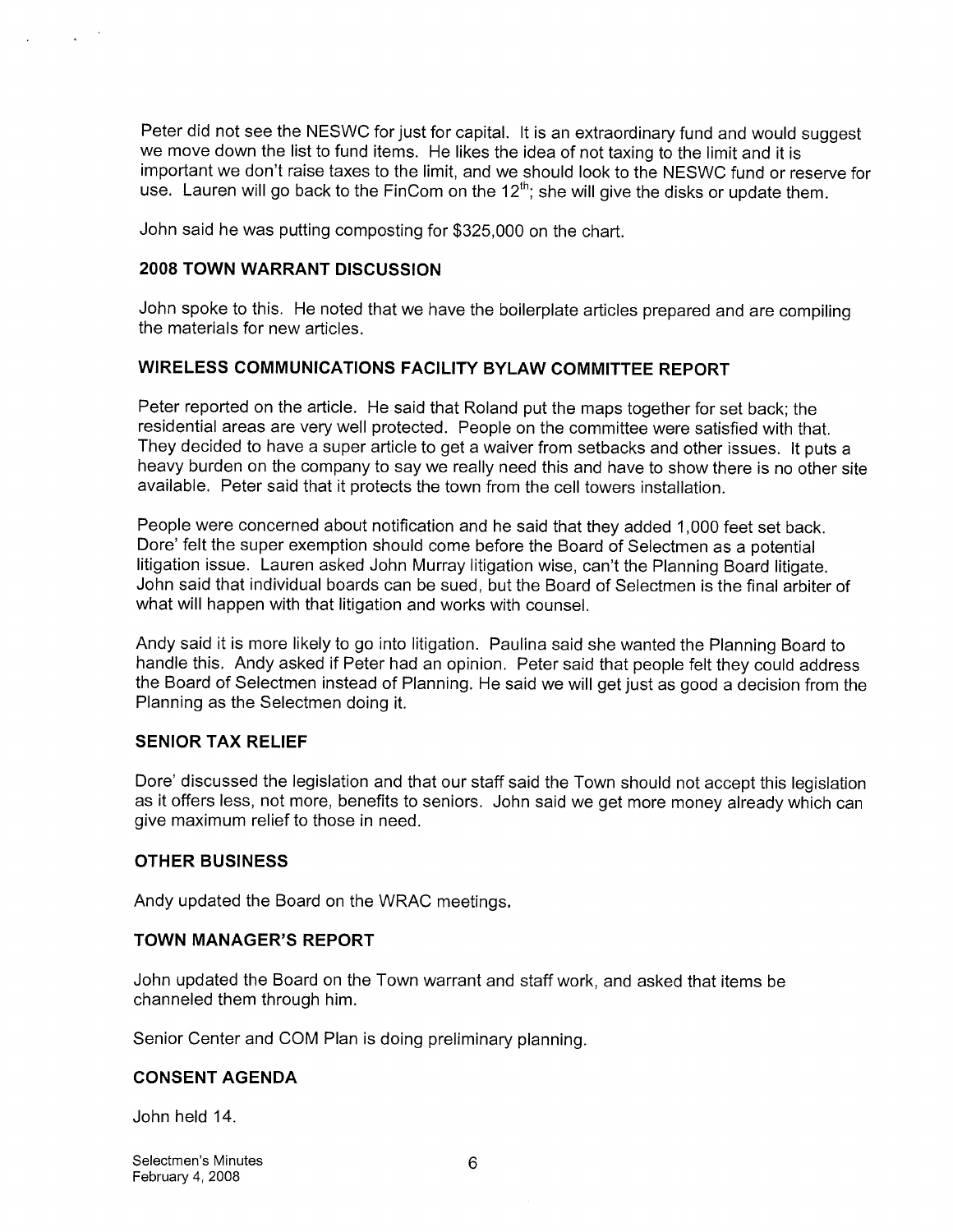ANDREW MAGEE — Moved to accept the Consent Agenda except for item 14, which was held LAUREN ROSENZWEIG — second. UNANIMOUS VOTE

ANDREW MAGEE — Moved to accept the Recreation fee increase #14. LAUREN ROSENZWEIG — second. UNANIMOUS VOTE

#### EXECUTIVE SESSION

NONE

 $\sim$ 

Christine Joyce, Recording Secty Clerk, Board of Selectmen

"L"

Date 25 Feb 2008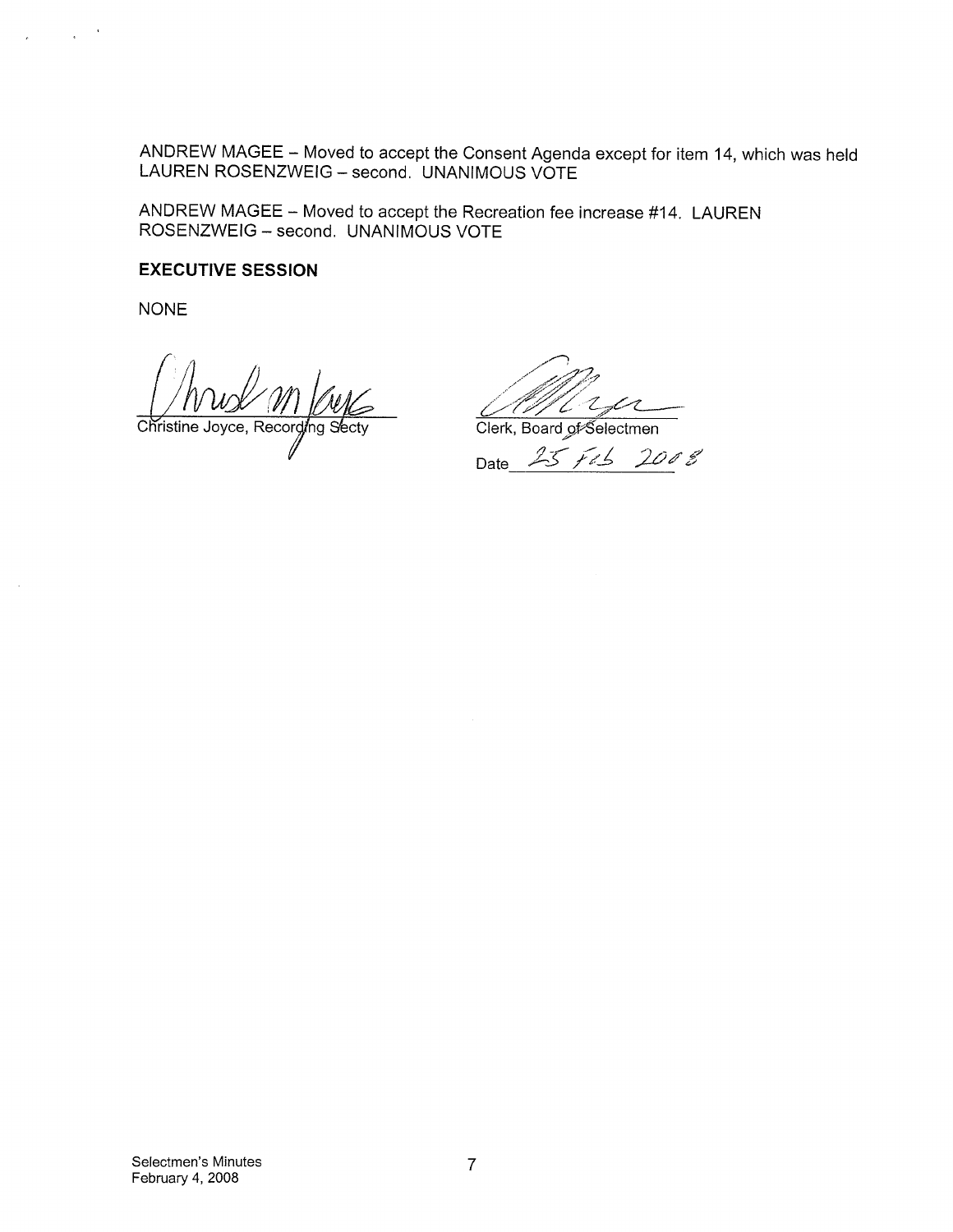# BOARD OF SELECTMEN & SEWER COMMISSIONERS' MEETING AGENDA

Francis Faulkner Meeting Room Town Hall February 4, 2008 7:00 PM

I. CITIZENS' CONCERNS

 $\sim 10^{-11}$  M

- IL PUBLIC HEARINGS AND APPOINTMENTS
	- 1. 7:10 NARA PARK PICNIC PAVILION PRESENTATION, COMMUNITY PRESERVATION COMMITTEE, (CPC) FUND REQUEST Enclosed please find materials in the subject regard, for Board consideration.
	- 2. 7:25 SNOW PLOWING DISCUSSiON Enclosed please find materials in the subject regard, for Board consideration
	- 3. 7:40 QUAIL RIDGE SETTLEMENT AGREEMENT AND MEPA REQUEST Enclosed please find materials in the subject regard, for Board consideration.
	- 4. 8:00 TOWNE SCHOOL BUILDING REDEVELOPMENT, 40B PRESENTATION Enclosed please find materials in the subject regard, for Board consideration.
	- 5. 8:20 PLANNING BOARD PRESENTATION OF ZONING ARTICLES FOR 2008 ANNUAL TOWN MEETING

Enclosed please find materials in the subject regard, for Board consideration.

## III. SELECTMEN'S BUSINESS

- 6. 2009 BUDGET AND ALG DISCUSSION Enclosed please find materials in the subject regard, for Board consideration.
- 7. 2008 WARRANT DISCUSSION Enclosed please find materials in the subject regard, for Board consideration.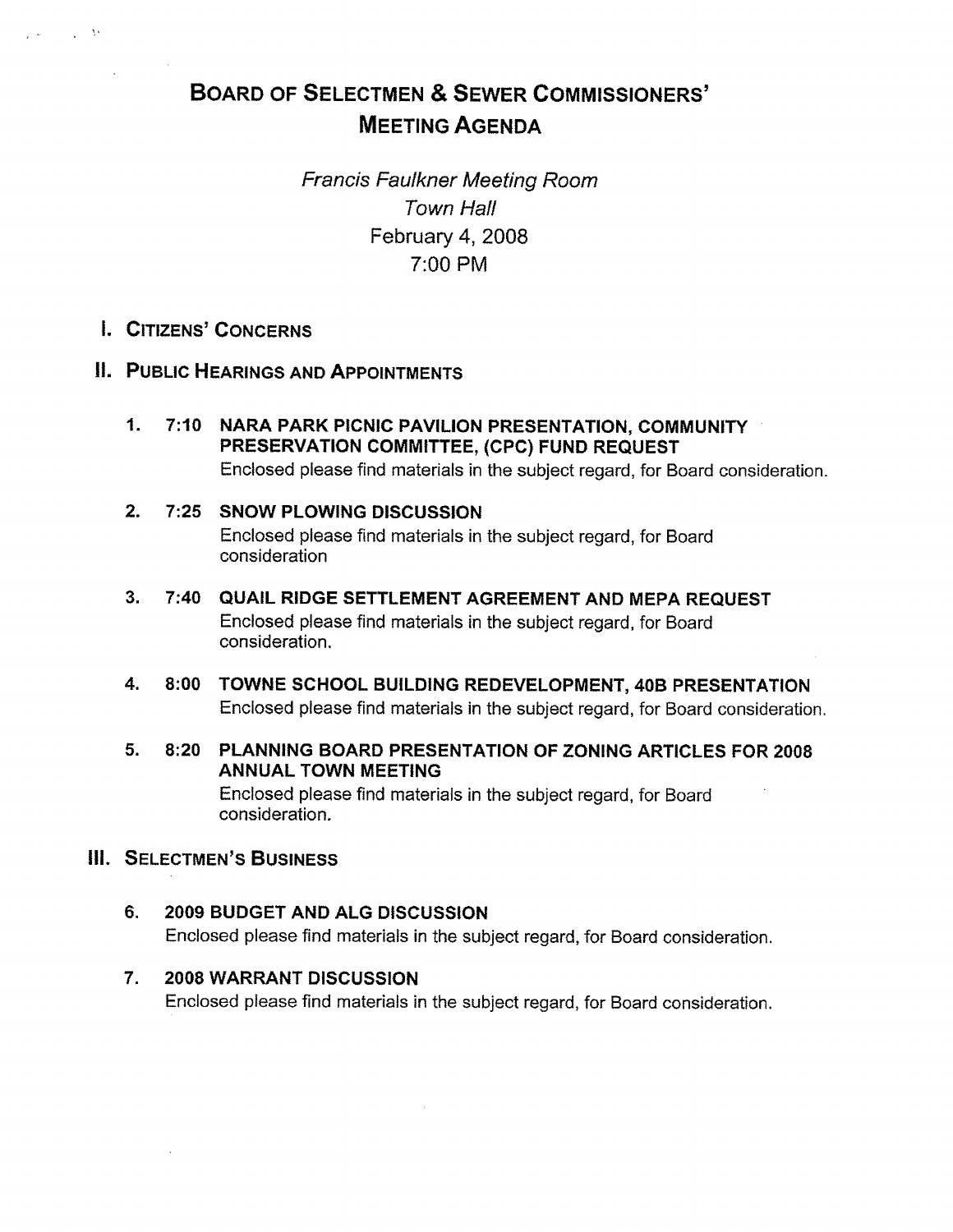- 8. WIRELESS COMMUNICATIONS FACILITY BYLAW COMMITTEE REPORT Enclosed please find materials in the subject regard, for Board consideration.
- 9. SENIOR TAX RELIEF Enclosed please find materials in the subject regard, for Board consideration.
- 10. OTHER BUSINESS
- IV. TOWN MANAGER'S REPORT

STAFFING REQUESTS VS. STAFF SHORTAGES No materials enclosed

V. CONSENT AGENDA

 $\tau_{\rm eff} = 3.2$ 

- 11. ACCEPT MINUTES, DECEMBER 17 REGULAR AND EXECUTIVE SESSION Enclosed please find materials in the subject regard, for Board consideration.
- 12. APPOINTMENT OF DOCUMENTED ACTON RESIDENT ALIENS TO TOWN BOARDS AND COMMITTEES POLICY Enclosed please find materials in the subject regard, for Board consideration.
- 13. BIKE LOCKER SEASONAL REPORT AND 2008 RENTAL FEES Enclosed please find materials in the subject regard, for Board consideration.
- 14. FEE RECOMMENDATIONS FOR FIELD FEES, NARA YOUTH AND NARA BEACH

Enclosed please find materials in the subject regard, for Board consideration.

- 15. DISCLOSURE OF APPEARANCE OF CONFLICT OF INTEREST, MICHAEL DENSEN, PLANNING BOARD MEMBER Enclosed please find materials in the subject regard, for Board consideration.
- 16. APPOINTMENT OF ACTON COMPREHENSIVE COMMUNiTY PLAN OUTREACH STEERING COMMITTEE

Enclosed please find materials in the subject regard, for Board consideration.

- 17. DISPOSAL OF OBSOLETE MATERIALS, ACTON MEMORIAL LIBRARY Enclosed please find materials in the subject regard, for Board consideration.
- 18. DISPOSAL OF OBSOLETE MATERIALS, WEST ACTON CITIZENS' LIBRARY Enclosed please find materials in the subject regard, for Board consideration.

## 19. ACCEPT GIFT, RECREATION DEPARTMENT Enclosed please find a gift of \$25.00 from Vincenzo's Restaurant, to be used for Winterfest activities, for Board consideration.